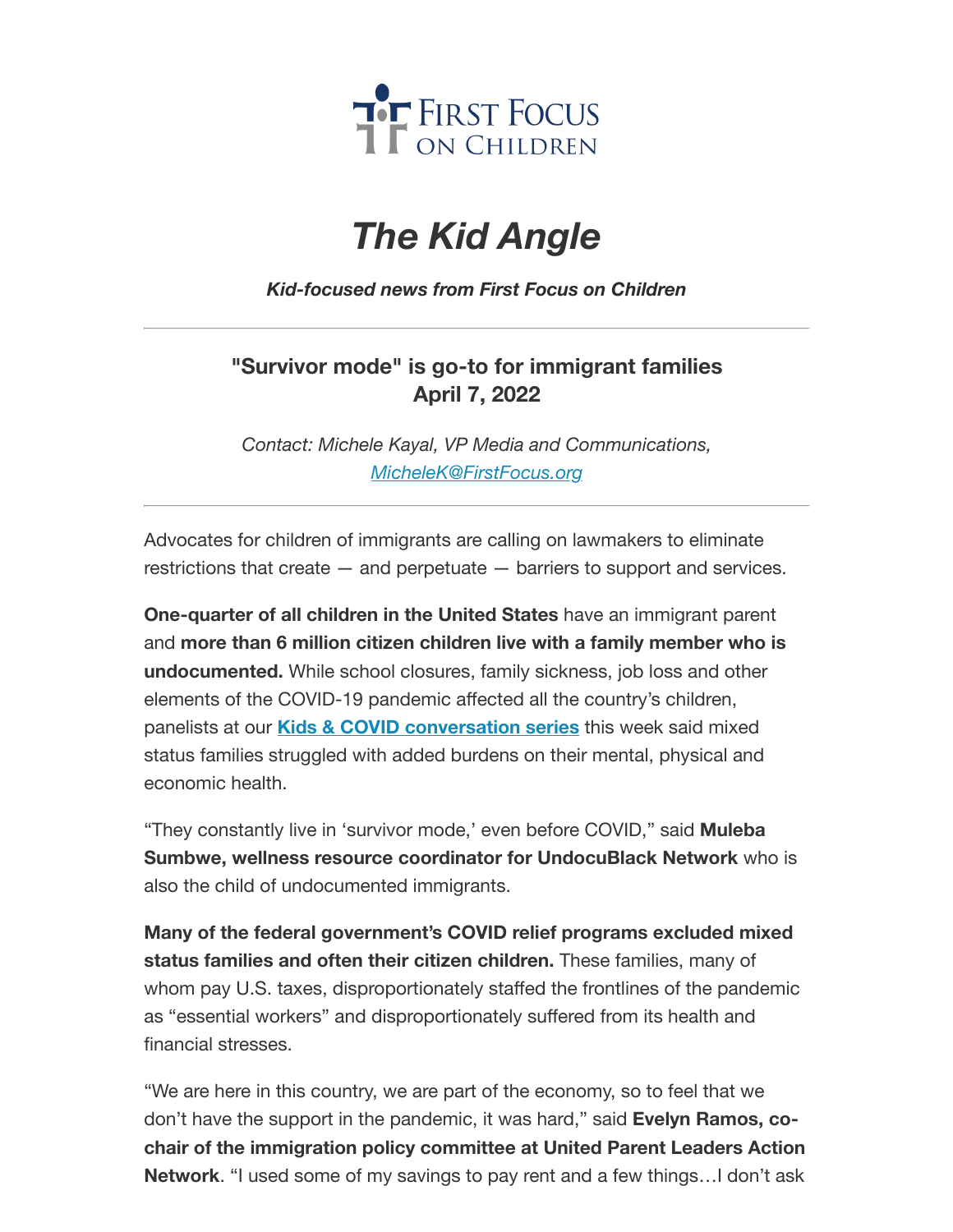for resources for me, but obviously, I have two daughters born here and they deserve to have resources."

State and county government often filled the gaps, the panelists said, but lack of information, transportation challenges and work schedules often made it difficult for immigrant parents to access these services.

### **Mental Health**

Even before the pandemic, the rise of anti-immigrant rhetoric and hostile policies of the Trump Administration, such as the expanded public charge rule, saddled many children in mixed status families with mental health challenges. The new fears and isolation of the pandemic exacerbated these issues and the unique challenges faced by these communities.

"When things shut down, many families didn't have the tech or broadband needed to be connected to their healthcare providers, including their mental health providers," said **Gabriella Barbosa, a daughter of immigrants who is managing policy director of The Children's Partnership.** These families also struggle with a lack of mental health providers who reflect the cultures, languages and diversity of the country's immigrant families, she added.

### **Vaccinations**

Mixed status families also faced myriad barriers to getting vaccinated, panelists said, including lack of access to health care, lack of transportation, and translation issues as well as elemental distrust of the vaccine system among some communities of color. To overcome these barriers, community-based organizations hosted information sessions, used social media and other "interactive advocacy" techniques, and brought the vaccines to trusted community spaces that families already frequent and can access easily.

United Parent Leaders Action Network organized a children's vaccination event that used colorful, bilingual fliers and chose a venue that was familiar and comfortable to the community. "And we used the magical words 'free, no ID necessary, no insurance needed,'" Ramos said.

### **Removing Barriers**

To undo the damage of the pandemic and ensure that children of immigrants receive the medical, financial and other support they need, panelists recommended continued outreach to make families aware of the benefits to